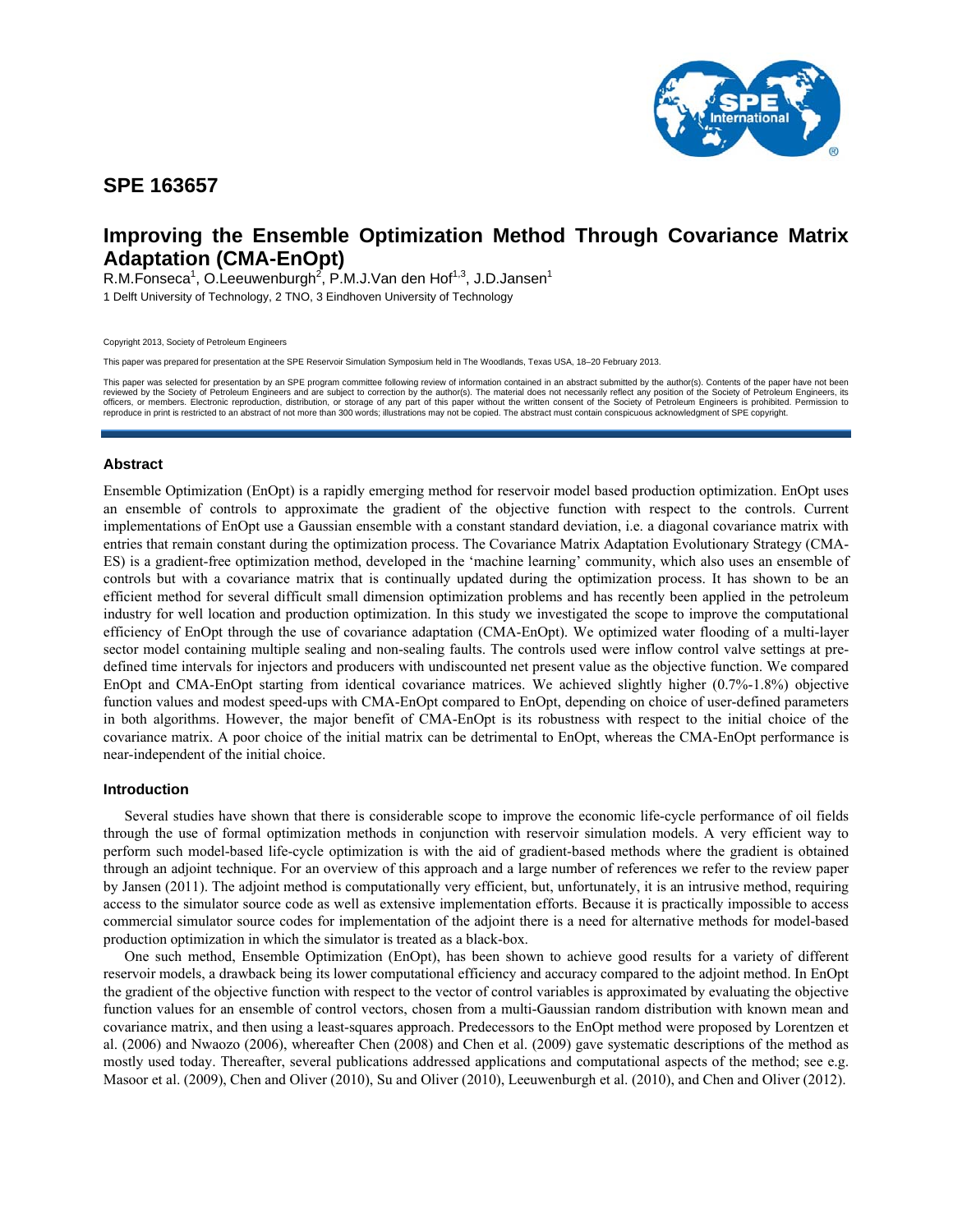As an alternative to exact or approximate gradient-based optimization methods one can revert to gradient-free methods such as genetic algorithms or evolutionary strategies as developed in the 'machine-learning' community. One of the latter, called the Covariance Matrix Adapted-Evolutionary Strategy (CMA-ES), has recently been used for well placement optimization by Ding (2008) and Bouzarkouna et al. (2011), a well control problem by Schulze-Riegert et al. (2011), and a smart well optimization problem by Pajonk et al. (2011). CMA-ES, developed by Hansen and co-workers starts from a random sample of control vectors with known statistics (mean and covariance matrix), computes the corresponding objective function values, selects the 'best' results, adapts the statistics for control vector sampling, and repeats the procedure until a converged objective function value is reached; see Hansen and Ostermeier (1996), Hansen and Ostermeier (2001), and Hansen (2006). The main idea is to systematically adapt the variance of the control vector sample in directions that have proven to be successful.

In this paper we propose an improvement to the EnOpt introduced by Chen (2008), hereafter referred to as standard EnOpt. In standard EnOpt a constant diagonal covariance matrix is used throughout the optimization. We propose to use standard EnOpt in combination with covariance adaptation, a modification that we will refer to as Covariance Matrix Adapted EnOpt (CMA-EnOpt). In the remainder of this paper we will first provide an overview of CMA-EnOpt, followed by its application to a synthetic 3D reservoir model. A comparison of the results to those obtained with standard EnOpt will illustrate the computational advantages of CMA-EnOpt for model-based production optimization.

#### **Theory**

In this section we give a brief overview of the theoretical basis of CMA-EnOpt. We first define our objective function followed by an overview of standard EnOpt and the proposed modification. We apply the usual expression for Net Present Value (NPV) as objective function *J*:

$$
J = \sum_{k=1}^{K} \left( \frac{\left\{ \left[ \left( q_{o,k} \right) \cdot r_o - \left( q_{wp,k} \right) \cdot r_{wp} \right] - \left[ \left( q_{wi,k} \right) \cdot r_{wi} \right] \right\} \cdot \Delta t_k}{\left( 1 + b \right)^{t_{\chi}} \cdot r_{wi}} \right), \tag{1}
$$

where  $q_{o,k}$  is the oil production rate in bbl/day,  $q_{wp,k}$  is the water production rate in bbl/day,  $q_{wi,k}$  is the water injection rate in bbl/day, *ro* is the price of oil produced in \$/bbl, *rwp* is the price of water produced in \$/bbl, *rwi* is the price of water injected in  $\delta/bb$ ,  $\Delta t_k$  is the difference between consecutive time steps in days, *b* is the discount factor expressed as a fraction per year,  $t_k$  is the cumulative time in days corresponding to time step  $k$ , and  $\tau_i$  is the reference time for discounting (365 days).

#### **Ensemble Optimization (EnOpt)**

Standard EnOpt uses an ensemble of control vectors to approximate the gradient of the objective function *J* with respect to the (average) control vector. A single control vector is defined as

$$
\mathbf{u} = \begin{bmatrix} u_1 & u_2 & \cdots & u_N \end{bmatrix}^T, \tag{2}
$$

where *N* is the number of control variables (e.g. bottom hole pressures, well rates or valve settings) which can be rather large. Thus **u** is a 'super vector' with a number of elements *N* that may be as large as the number of control time steps times the number of control variables per time step. In standard EnOpt an ensemble  $\{u_1, u_2, ..., u_M\}$  is chosen as multivariate Gaussian distributed with a predefined distribution mean  $\tilde{u}$  and a predefined distribution covariance matrix  $\tilde{C}$ . During the iterative optimization process, **u** is updated until convergence, whereas **C** is kept fixed. To estimate the gradients, a mean-shifted ensemble matrix is defined as

$$
\overline{\mathbf{U}} = \begin{bmatrix} \mathbf{u}_1 - \overline{\mathbf{u}} & \mathbf{u}_2 - \overline{\mathbf{u}} & \cdots & \mathbf{u}_M - \overline{\mathbf{u}} \end{bmatrix}^T,
$$

where

$$
\overline{\mathbf{u}} = \frac{1}{M} \sum_{i=1}^{M} \mathbf{u}_i
$$

is the ensemble mean (i.e. the sample mean which is estimator of the distribution mean **u** ). Similarly, a mean shifted objective function vector is defined as

$$
\mathbf{j} = \begin{bmatrix} J_1 - \overline{J} & J_2 - \overline{J} & \cdots & J_M - \overline{J} \end{bmatrix}^T,
$$

where values  $J_i$  correspond to the simulated response to control vectors  $\mathbf{u}_i$ , and where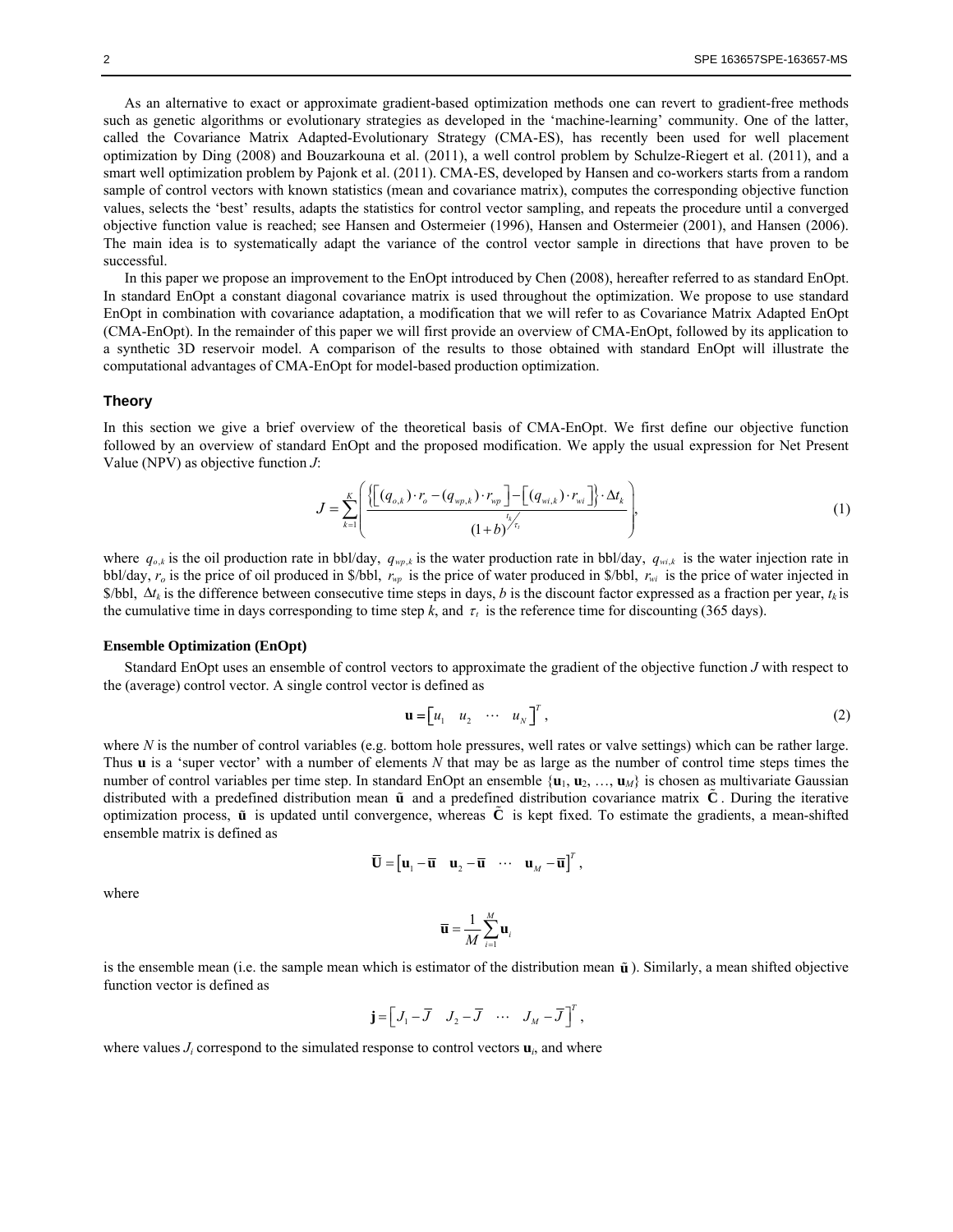$$
\overline{J} = \frac{1}{M} \sum_{i=1}^{M} J_i.
$$

If we would have an overdetermined case, i.e. for  $M > N$ , the approximate gradient with respect to the controls could be obtained as a least squares solution:

$$
\mathbf{g} = (\mathbf{\bar{U}}^T \mathbf{\bar{U}})^{-1} \mathbf{\bar{U}}^T \mathbf{j} , \qquad (3)
$$

where in a practical implementation we would solve a linear system of equations for **g** rather than compute the inverse. For the derivation of equation (3), see any introductory linear algebra textbook, e.g. Strang (2006). Equation (3) can also be expressed as

$$
\mathbf{g} = \mathbf{C}_{uu}^{-1} \mathbf{C}_{uJ} \tag{4}
$$

where

$$
\mathbf{C}_{uu} = \frac{1}{M-1} (\mathbf{\overline{U}}^T \mathbf{\overline{U}}) \quad \text{and} \quad \mathbf{C}_{uJ} = \frac{1}{M-1} (\mathbf{\overline{U}}^T \mathbf{j})
$$

are ensemble (sample) covariance and cross-covariance matrices respectively (Chen, 2008, and Chen and Oliver, 2009). Normally, however, we have an underdetermined case, i.e.  $M < N$ . This implies that the matrix product  $\mathbf{U}^T\mathbf{U}$  is rank deficient such that we cannot directly compute its inverse or solve the associated system of equations. Instead we can compute the Moore-Penrose pseudo inverse using a singular value decomposition (SVD); see e.g. Strang (2006). Alternatively, Chen (2008) and Chen and Oliver (2009) propose to simply use

$$
\mathbf{g}' = \mathbf{C}_{uJ} = \mathbf{C}_{uu}\mathbf{g} \tag{5}
$$

instead of **g**, i.e. they approximate the gradient by the ensemble cross covariance  $\mathbf{C}_{\mu}$ . Moreover, they propose to use a second premultiplication with **C***uu* as a preconditioning step which leads to

$$
\mathbf{g}^{\prime\prime} = \mathbf{C}_{uu} \mathbf{C}_{uJ} = \mathbf{C}_{uu} \mathbf{C}_{uu} \mathbf{g}.
$$
 (6)

Both expressions (5) and (6) can be interpreted as modified (approximate) gradients. In our study we applied equation (3) with an SVD.

#### **Update rules**

The approximate gradient **g** from equation (3) can be used in any gradient-based optimization algorithm. In our study we used a simple steepest ascent scheme according to

$$
\tilde{\mathbf{u}}^{\ell+1} = \tilde{\mathbf{u}}^{\ell} + \alpha^{\ell} \mathbf{g}^{\ell},\tag{7}
$$

where the superscript  $\ell$  is the iteration counter, and  $\alpha^{\ell}$  is a step length in the direction of the gradient. We determined  $\alpha^{\ell}$  with the aid of an inexact line search and the Arjimo conditions (Nocedal and Wright, 2006). In more sophisticated optimization algorithms an improved update direction (i.e. one different from **g**) is determined by employing optimization methods that make use of the second derivatives of *J* with respect to **u**, i.e. of the Hessian matrix, or, more commonly, of approximations to the Hessian. In particular, so called quasi-Newton methods use gradient information of subsequent iterates to construct an approximate Hessian  $H^{\ell}$ . The corresponding update rule then becomes

$$
\tilde{\mathbf{u}}^{\ell+1} = \tilde{\mathbf{u}}^{\ell} + \alpha^{\ell} \left( \mathbf{H}^{\ell} \right)^{-1} \mathbf{g}^{\ell},\tag{8}
$$

where the definition of  $\mathbf{H}^{\ell}$  depends on the particular variety of quasi-Newton method applied; see e.g. Nocedal and Wright (2006) or Luenberger and Ye (2010) for further details. Note that, as usual, in an actual implementation computing the inverse is avoided. The gradient is the direction of a tangent (hyper) plane in a point touching the objective function, while the Hessian gives curvature information in that point, i.e. it defines a convex quadratic function. The basic idea underlying the various quasi-Newton methods is that the curvature information contained in the approximate Hessian is gradually increased by subsequent inclusion of gradient information from previous iterations. Although we do not use a quasi-Newton algorithm in the optimization examples in our study, the concept of using information from subsequent iterates to improve the estimate of the curvature of the objective function is an important aspect of CMA-ES, and thus also of CMA-EnOpt. Moreover, we note that the use of the preconditioner  $C_{uu}$  in equation (5) plays a similar role as the preconditioner  $H^{-1}$  in equation (8). Indeed it can be shown that for any point on a convex quadratic objective function the covariance matrix is equal (upto a scaling factor) to the inverse Hessian. For more general objective functions the equality is an approximation.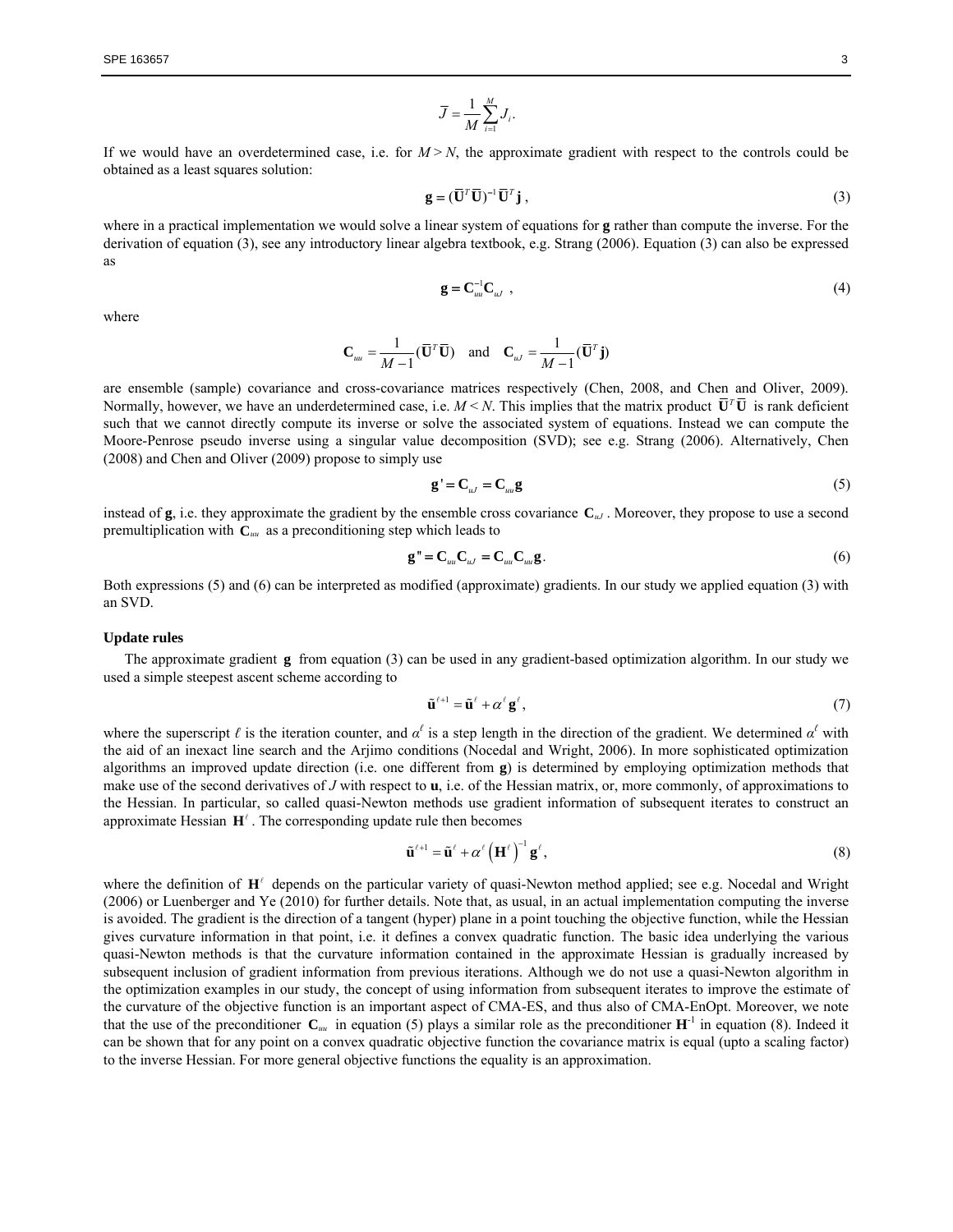## **Covariance Matrix Adaptation (CMA)**

CMA-ES is a stochastic iterative optimization method in which the covariance matrix is updated at every iteration such that its largest principal direction, i.e. the eigenvector corresponding to its largest eigenvalue, is (approximately) re-aligned in the direction of the maximal increase of the objective function. CMA-ES uses two types of updates for the covariance matrix as briefly explained below. For a detailed overview we refer to Hansen (2006, 2011).

#### *Rank-Mu Update*

The motivation behind a rank-mu update is to use information within one single iteration (i.e. one ensemble of random control vectors  $\{\mathbf{u}_1, \mathbf{u}_2, ..., \mathbf{u}_M\}^{\ell}$  and their corresponding objective function values  $\{J_1, J_2, ..., J_M\}^{\ell}$ ) through selecting the 'best'  $\mu$  members (i.e. those corresponding to the  $\mu$  highest objective function values) out of the *M* ensemble members:

$$
\tilde{\mathbf{C}}_{uu}^{\ell+1} = (1 - c_{\mu}) \tilde{\mathbf{C}}_{uu}^{\ell} + c_{\mu} \frac{1}{\mu} \tilde{\mathbf{U}}^T \tilde{\mathbf{U}} \text{ with } \tilde{\mathbf{U}} = \begin{bmatrix} \mathbf{u}_1 - \tilde{\mathbf{u}}^{\ell} & \mathbf{u}_2 - \tilde{\mathbf{u}}^{\ell} & \cdots & \mathbf{u}_{\mu} - \tilde{\mathbf{u}}^{\ell} \end{bmatrix}^T, \qquad (9)
$$

where  $0 < c_{\mu} < 1$  is a learning rate, and where the control vectors  $\mathbf{u}_1, \mathbf{u}_2, \ldots, \mathbf{u}_M$  have been ranked such that for their corresponding objective function values it holds that

$$
J_1 \geq J_2 \geq \cdots \geq J_{\mu} > J_{\mu+1} \geq \cdots \geq J_M.
$$

Equation (7) is called a rank-mu update because the matrix product  $\tilde{\mathbf{U}}^T\tilde{\mathbf{U}}$  is, at most, of rank  $\mu$ . Note that we use the distribution mean  $\tilde{\mathbf{u}}^{\ell}$  instead of the ensemble mean  $\overline{\mathbf{u}}^{\ell}$ . It can be shown that, as a result, for  $\mu = M$  and  $c_{\mu} = 1$ ,  $\tilde{\mathbf{C}}_{uu}^{\ell+1}$  is an unbiased estimator of the distribution covariance  $\tilde{C}^{i+1}$  (Hansen, 2006). The choice of the learning rate  $c_u$  is crucial to the success of the optimization. Low values (close to zero) lead to slow learning whilst high values (close to one) may lead to degeneration of the covariance matrix. The choice of  $\mu$  is user dependent; in this study we used  $\mu = M/4$ .

#### *Rank-One Update*

In equation (9) the covariance matrix update is determined using the best objective function values within one single iteration. It is also possible to update the covariance matrix by using information from subsequent iterates, in the same fashion as updating the Hessian in quasi-Newton methods. The necessary expression, derived in Hansen (2006), is given by

$$
\tilde{\mathbf{C}}_{uu}^{\ell+1} = (1 - c_1) \tilde{\mathbf{C}}_{uu}^{\ell} + c_1 \mathbf{p}^{\ell+1} \left( \mathbf{p}^{\ell+1} \right)^T, \tag{10}
$$

where  $c_1$  is the learning rate and **p** is the 'evolution path', which is a function of iterates **u** in earlier steps. For the exact definition of **p**, see Hansen (2006). Because the outer product of two vectors results in a matrix of rank one, expression (10) is referred to as a rank-one update. The rank-one update has been shown to be particulary powerfull when using small ensemble sizes (Hansen, 2006). Combining equations (9) and (10) one obtains the update rule

$$
\tilde{\mathbf{C}}_{uu}^{\ell+1} = (1 - c_{\mu} - c_1) \tilde{\mathbf{C}}_{uu}^{\ell} + c_{\mu} \underbrace{\frac{1}{\mu} \tilde{\mathbf{U}}^T \tilde{\mathbf{U}}}_{\text{rank-}\mu \text{ update}} + c_1 \underbrace{\mathbf{p}^{\ell+1} \left(\mathbf{p}^{\ell+1}\right)^T}_{\text{rank-}\mu \text{ update}}.
$$
\n(11)

Equation (11) utilizes information within one iteration as well as information from successive iterations. Hansen (2011) suggests that the former is more important when using a larger ensemble and the latter in smaller ensembles. Several variations to equation (11) have been proposed; see e.g. (Arnold and Hansen, 2010). In particular, in our study we employed a slightly simplified version where only the diagonal elements of the covariance matrix are updated.

## **Covariance Matrix Adapted-EnOpt (CMA-EnOpt)**

In standard EnOpt a constant distribution covariance matrix  $\tilde{C}$  is used which is typically chosen as a diagonal covariance matrix with equal diagonal elements  $\sigma^2$ . The value of the standard deviation  $\sigma$  can have a major influence on the quality of the approximate gradient and therefore on the performance of the optimization algorithm. However there is no well defined method to choose this value. Thus we propose to use the covariance adaption strategy described above to gradually improve the distribution covariance matrix in the the EnOpt method, leading to a Covariance Matrix Adapted-EnOpt method (CMA-EnOpt).

#### *Algorithm*

- 1. Set  $\ell = 0$ . Choose an initial control vector  $\tilde{\mathbf{u}}^0$ .
- 2. Stochastically generate an ensemble of controls around  $\tilde{\mathbf{u}}^0$  with a user defined diagonal covariance matrix  $\tilde{\mathbf{C}} = \sigma^2 \mathbf{I}$ .
- 3. Run a reservoir simulation for every member of the ensemble and calculate the corresponding objective function values using equation (1).
- 4. If converged or if maximum allowed number of iterations reached, stop. Else, continue.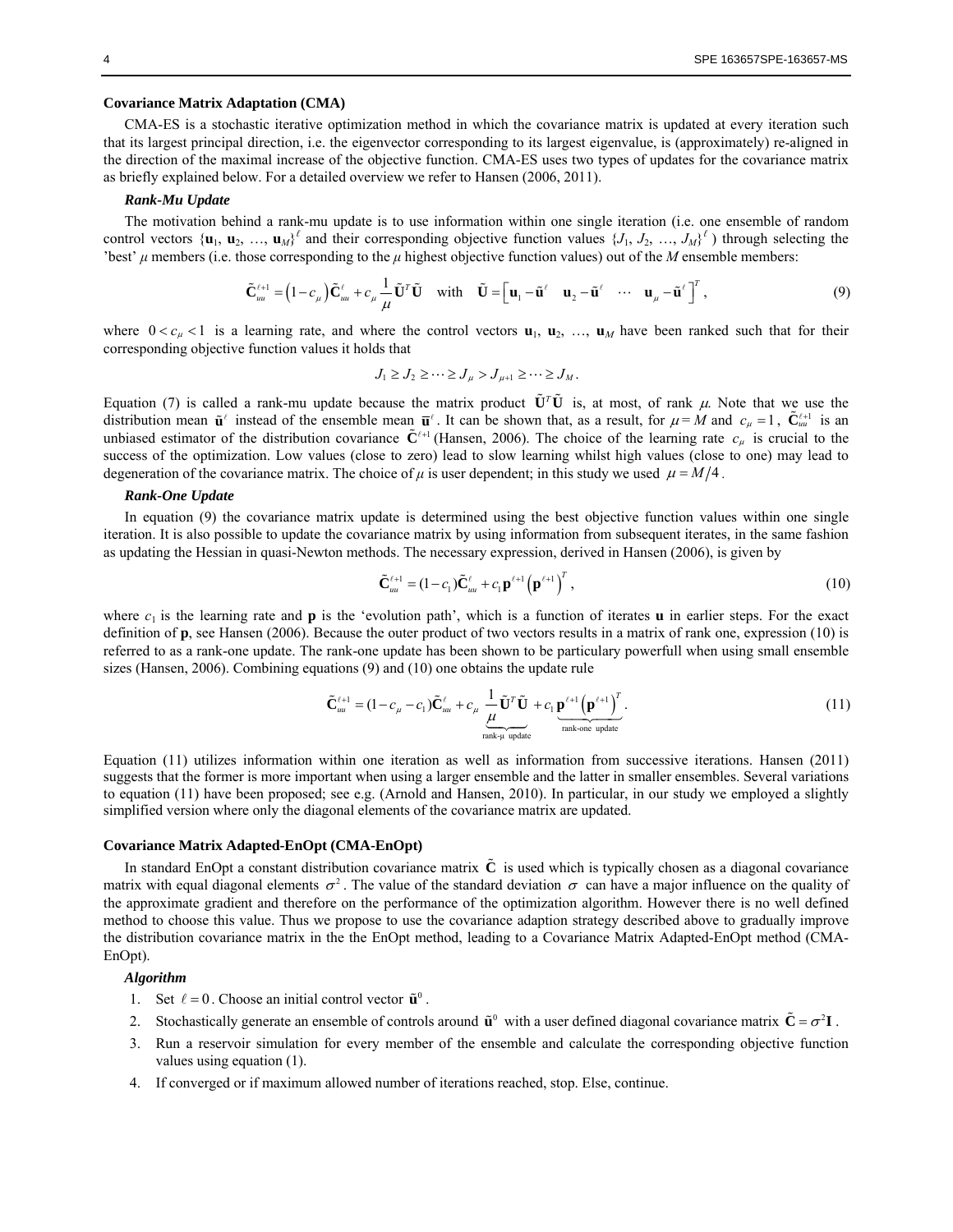- 5. Compute the EnOpt gradient  $\mathbf{g}^{\ell}$  using equation (3).
- 6. Perform an incomplete line search to determine  $\alpha^{\ell}$  and compute the updated control vector  $\tilde{\mathbf{u}}^{\ell+1}$  using equation (7).
- 7. Compute the updated (diagonal elements of the) covariance matrix  $\tilde{\mathbf{C}}_{uu}^{(l+1)}$  using equation (11).
- 8. Regenerate an ensemble of controls around  $\tilde{\mathbf{u}}^{t+1}$  with the updated covariance matrix  $\tilde{\mathbf{C}}_{uu}^{t+1}$ .
- 9. Set  $\ell = \ell + 1$ . Return to step 3.

# **3D Synthetic Reservoir Model**

Advances in technology have led to an increase in the application of downhole chokes or inflow control valves (ICVs) to regulate flow rates and maintain pressure in the reservoir. We consider a control problem where ICV settings of injection and production wells in a 3D synthetic reservoir model are manipulated to optimize waterflooding over the producing life of the reservoir which is 15 years, or 5470 days. The model, illustrated in Fig. 1, consists of  $25 \times 32 \times 5 = 4000$  grid blocks. The approximate size of the grid blocks is  $110 \times 90 \times 20$  m, representing an area of  $2.5 \times 3.5 \times 0.1$  km. The geological structure consists of connected uplifted/offset blocks. The reservoir is produced using an inverted five-spot well pattern, i.e. four producers at the edges of the grid with an injector in the centre of the grid. The reservoir is divided into five layers having different horizontal permeabilities, but the permeability in each individual layer is constant. There is a sealing fault on the North-Western side of the block, close to producer 1. The initial average reservoir pressure is 200 bars. **Table 1** lists the geological and fluid properties used to describe the model.

| TABLE 1: GEOLOGICAL AND FLOW PROPERTIES OF THE SYNTHETIC RESERVOIR MODEL |                    |                   |
|--------------------------------------------------------------------------|--------------------|-------------------|
| Property                                                                 | Values             | Units             |
| Porosity                                                                 | 0.2                | --                |
| Permeability- (layer 1 – layer 5)                                        | 100-300-50-600-100 | mD                |
| Reservoir pressure                                                       | 200                | bar at 1950 m     |
| Density of oil                                                           | 800                | kg/m <sup>3</sup> |
| Density of water                                                         | 1000               | kg/m <sup>3</sup> |
| Temperature                                                              | 77                 | °C                |
| Oil compressibility                                                      | $4e-5$             | 1/bar             |
| Water compressibility                                                    | $4e-5$             | 1/bar             |
| Viscosity of oil                                                         | $\overline{2}$     | cP at 1 bar       |
| Viscosity of water                                                       | 0.5                | cP at 1 bar       |

The wells penetrate all five layers with an ICV in every layer resulting in a total of 25 controls per time step. The producing life of the reservoir is divided into 15 time intervals of one year (365 days) each, which results in a total of 375 controls which are to be optimized. Water is injected at a constant pressure of 300 bars and the production wells are operated at a minimum pressure of 15 bars. A Corey model with exponents equal to 2 for both oil and water is used for the relative permeabilities where the connate water saturation is 0.2, the residual oil saturation is 0.3 and the end point relative permeabilities to oil and water are 0.8 and 0.4 respectively. No capillary pressures are included. The reservoir rock is incompressible. We used a commercial fully implicit finite difference black oil simulator (Eclipse, 2011).



**Fig. 1: Reservoir model. The colors indicate the initial water saturation.**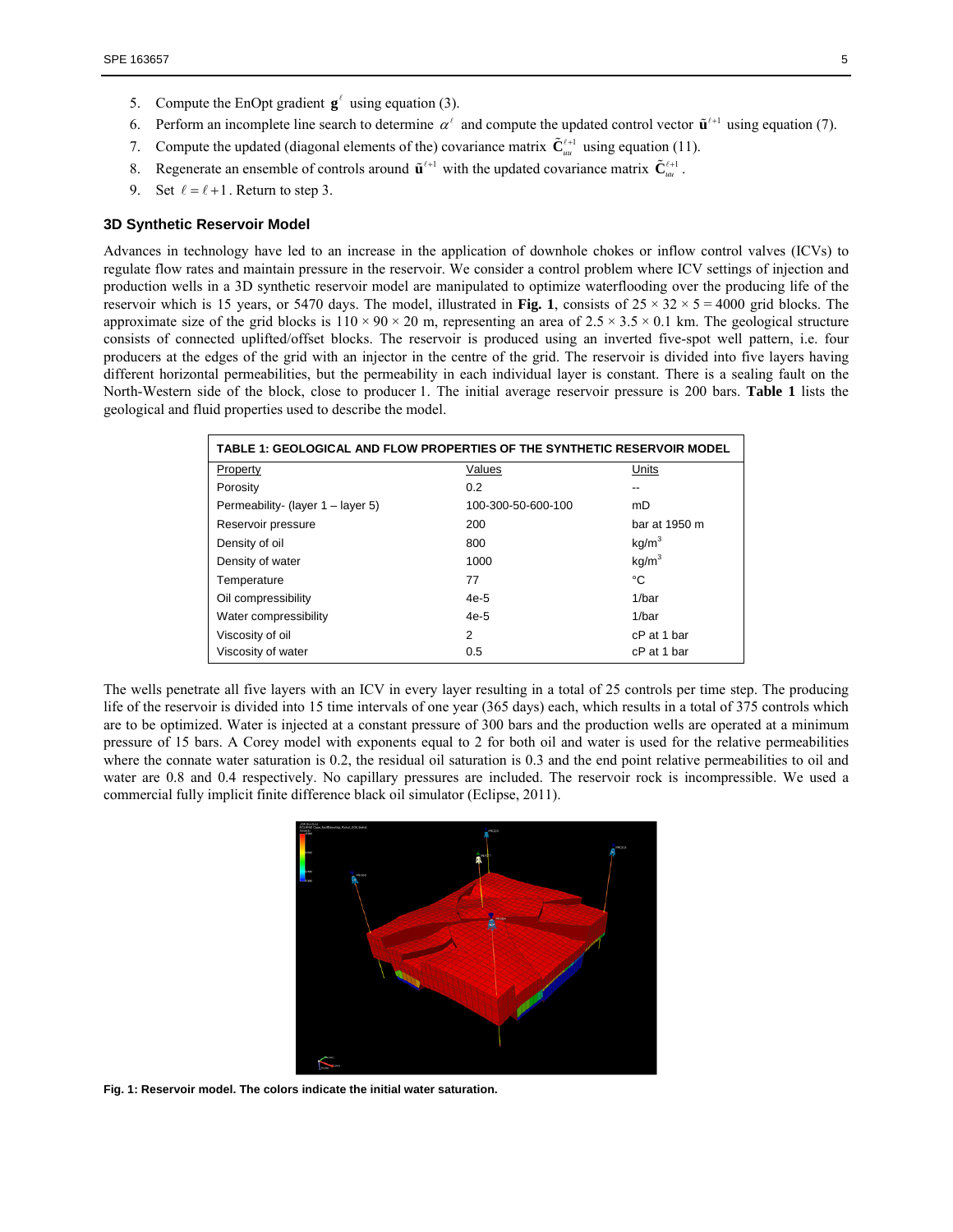## **Comparison between standard EnOpt and CMA-EnOpt**

We performed several comparisons between standard EnOpt and CMA-EnOpt to optimize the ICV settings with the aim to maximize NPV as defined in equation (1). We used an oil price  $r_o = 130 \text{ m}^3$ , water production costs  $r_{wp} = 25 \text{ s/m}^3$ , and water injection costs  $r_{wi} = 6 \text{ S/m}^3$ . The discount rate *b* was set to 0 i.e. we used undiscounted NPV. Well productivity index (PI) multipliers were used to model the ICVs in the simulator with bounds of  $1\times10^{-4}$  and 1. The starting point for the optimization was an initial control vector having values equal to 1. Thus all the ICVs/chokes were fully open as a starting strategy. The the initial value of  $\sigma$  was equal to 0.1 and we used a fixed ensemble size of 50 samples. Random control values outside the range  $1\times10^{-4}$  – 1 were simply reset to their bounds. The optimization was allowed to run for 80 iterations which usually resulted in a near horizontal (i.e. nearly converged) objective function graph; see **Fig. 2**. We used various settings of the initial distribution covariance matrix (i.e. of the standard deviation  $\sigma$ ) required to generate the initial ensemble, leading to different optimization results, see Fig. 2. The best standard EnOpt run resulted in an objective function value of  $8.95\times10^{9}$  \$ while the best CMA-EnOpt run achieved a slightly higher value of 9.01 \$, i.e. 0.7% higher. An illustration of the corresponding ICV settings for one of the wells is presented in **Fig.3**.



**Fig. 2: Comparison of optimization performance for different initial covariance matrices.** 



**Fig. 3: Optimal control settings for ICV 4 as computed by CMA-EnOpt (black) and EnOpt (red).**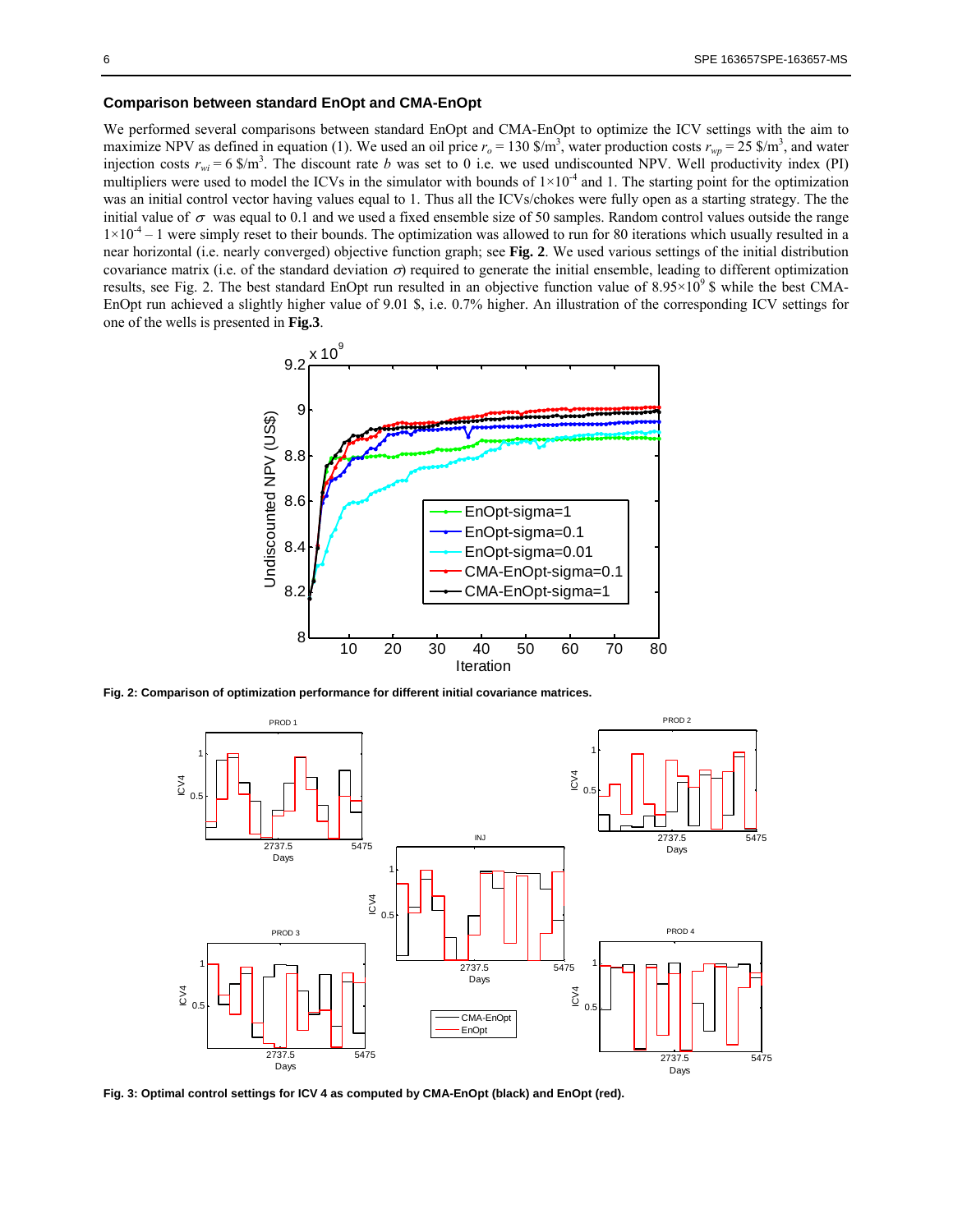#### *Improved Robustness*

Exact gradient-based methods are inherently local methods (unless forced to take non-optimal steps) while most gradientfree methods have been shown to possess more global search characteristics. In the EnOpt method the choice of the initial distribution covariance matrix is very important: large variances results in a more global search strategy and small variances a more local one. We tested CMA-EnOpt and standard EnOpt with different initial starting values for the standard deviation  $\sigma$ . Fig. 2 illustrates that the choice of the initial covariance matrix has a significant impact on the performance of standard EnOpt, because the matrix remains constant throughout the optimization. When using a large value of  $\sigma$  for EnOpt (green line), the algorithm achieves poor results, but also for a very small value of  $\sigma$  (light blue line) EnOpt does not perform well, as opposed to its performance for an intermediate value of  $\sigma$  (blue line). For CMA-EnOpt (red and black lines) the initial starting covariance matrices have little impact on the final objective function values and both runs achieve better results than EnOpt. When starting with a smaller value of  $\sigma$ , CMA-EnOpt achieves a slightly higher objective function value than when starting with an identity covariance matrix ( $\sigma$ =1). This examples shows that CMA-EnOpt performs slightly better than standard EnOpt with an an optimized distribution covariance matrix. However CMA-EnOpt performs much better than standard EnOpt with a poor initial guess for the covariance. More than computational gains, the strength of CMA-EnOpt therefore appears to be its robustness with respect to initial choices of the covariance matrix.

#### *Learning Rates*

CMA-EnOpt contains several parameters that require user defined values, in particular the learning rates  $c_u$  and  $c_1$ . Hansen (2011) discusses strategies to determine these rates based on the dimension of the problem. However his test cases are of a relatively small dimension, whereas production optimization problems typically have hundreds to thousands of control variables. **Fig. 4** illustrates that if we choose the learning rates too small, the advantage of CMA-EnOpt over standard EnOpt is negligible if any. Higher learning rates have shown to achieve significantly better results as shown in Fig. 4. These results were obtained when we only updated the diagonal elements of the covariance matrix. Hansen (2011) reports that if the full covariance matrix is updated, high learning rates can have a detrimental impact on the optimization because they may lead to covariance matrix degeneration.

**Fig. 5** illustrates standard deviations  $\sigma$  for two control variables (i.e. the corresponding square root diagonal values of the distribution covariance matrix) for different learning rates. The high learning rate case (red lines) reflects an 80-20 update rule with  $c_{\mu}$  = 0.12 and  $c_1$  = 0.08. In this case 20% new information is incorporated into the covariance matrix every iteration. We observe from Fig. 5 that different control variables have different optimal standard deviations. The slow learning rates, based on the recommendations for small-size problems as described in Hansen (2011) and Hansen (2006), reflect a 99.5-0.5 update rule i.e. only 0.5% new information is incorporated into the updated covariance matrix at each iteration. This leads to negligible changes in the standard deviation (black line, overlapped by the blue line). In this case CMA-EnOpt behaves just like standard EnOpt with a fixed standard deviation (blue line). Apparently, learning rates have a significant impact on the performance of the optimization algorithm.



**Fig. 4: Comparison of the effect of different learning rates on the optimization.**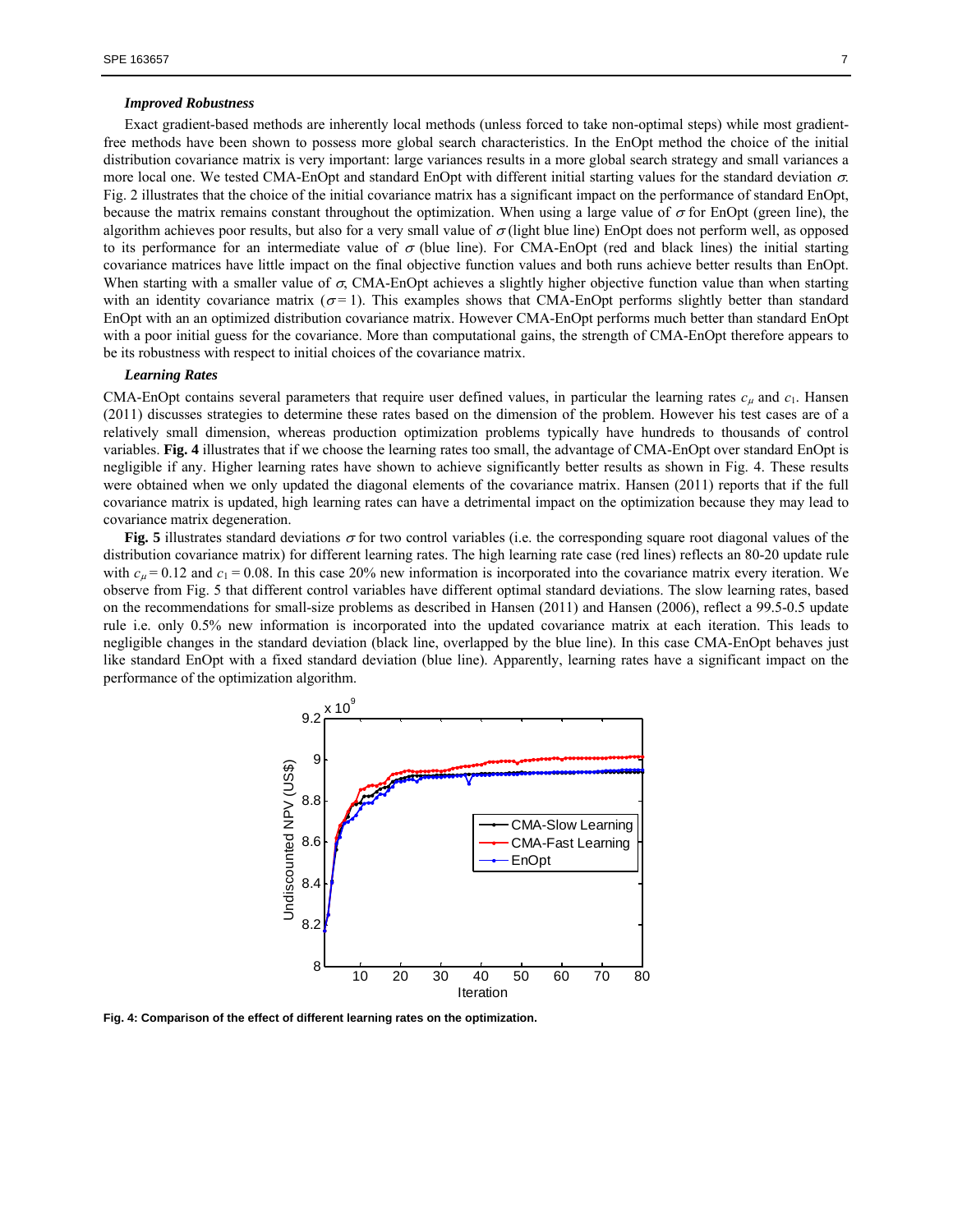

**Fig. 5: Illustration of impact of learning rate on the success of the optimization.** 

## **Discussion**

We performed an initial investigation into the potential benefits of CMA-EnOpt over standard EnOpt. An obvious next step would be the comparion of both methods with a CMA-ES, i.e. with the evolutionary strategy that formed the basis for the covariance matrix adaptation strategy in CMA-EnOpt. Initial comparisons, not reported in this paper, indicate that the CMA-ES results are inferior (in terms of computational efficiency) to those of the two EnOpt varieties. I.e. explicitly using (approximate) gradient information seems to pay off. However, further numerical comparisons are required to evaluate the strength and weaknesses of the three methods.

# **Conclusions**

- A comparison between CMA-EnOpt and standard EnOpt revealed slightly higher (0.7%-1.8%) objective function values and modest speed-ups, depending on choice of user-defined parameters in both algorithms.
- The major benefit of CMA-EnOpt is its robustness with respect to the initial choice of the covariance matrix. A poor choice of the initial matrix can be detrimental to EnOpt, whereas the CMA-EnOpt performance is near-independent of the initial choice.
- Learning rates are crucial for the success of CMA-EnOpt. For the high dimensional problem used in this study (375) control variables), an 80%-20% update rule proved to be succesfull.

# **Nomenclature**

- $b =$  discount rate
- $c =$  learning rate
- $\tilde{\mathbf{C}}$  = distribution covariance matrix
- $C_{uJ}$  = ensemble cross-covariance matrix
- $C_{uu}$  = ensemble covariance matrix
	- **g** *=* gradient vector
	- *ℓ =* iteration counter
- **H** *=* Hessian matrix
- **j** *=* vector of mean-shifted objective function values
- *J =* objective function value
- $\bar{J}$  = mean objective function value
- $k =$  time step counter
- $K =$  total number of time steps
- $M =$  number of ensemble members
- $N =$  number of control variables
- **p** *=* evolution path
- $q =$  flow rates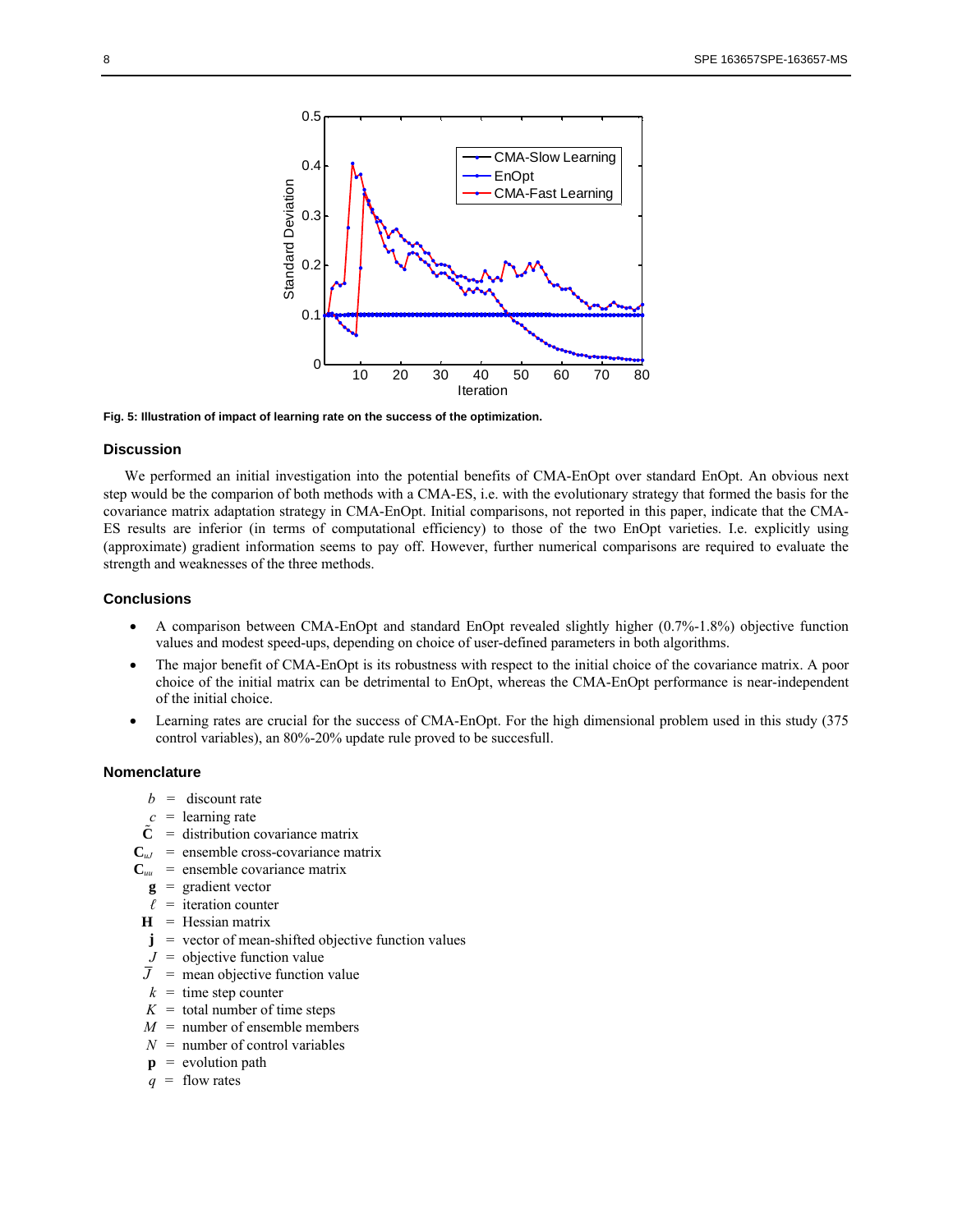- $r =$  price per unit volume
- $t = \text{time}$
- $u =$  control variable
- **u** *=* vector of control variables
- $\overline{\mathbf{u}}$  = ensemble mean
- $\tilde{\mathbf{u}}$  = distribution mean
- $\overline{U}$  = matrix of ensemble mean-shifted control vectors
- $\tilde{\mathbf{U}}$  = matrix of distribution mean-shifted control vectors
- $\alpha$  = step size
- $\mu$  = number of 'best' ensemble members
- $\tau$  = reference time for discounting

# **Subscripts**

- $\rho = \text{oil}$
- $w =$ water
- *wp =* produced water
- $w_i$  = injected water

#### **Acknowledgements**

This research was carried out within the context of the ISAPP Knowledge Centre. ISAPP (Integrated Systems Approach to Petroleum Production) is a joint project of TNO, Delft University of Technology, ENI, Statoil and Petrobras.

### **References**

Arnold, D.V. and Hansen, N. 2010. Active Covariance Matrix Adaptation for the (1+ 1)-CMA-ES.In *Proceedings of the. 12th Annual Conference on Genetic and Evolutionary Computation. GECCO'10*, Portland, Oregon, USA, 7-11 July.

Bouzarkouna, Z., Ding, Y.D. and Auger, A. 2011. Partially Separated Meta-models with Evolution Strategies for Well Placement Optimization. Paper SPE-143292-MS presented at the SPE EUROPEC/EAGE Annual Conference and Exhibition, Vienna, Austria, 23-26 May. DOI: 10.2118/143292-MS

Chen, Y. 2008. Efficient Ensemble based Reservoir Management. PhD Thesis, University of Oklahoma, USA.

Chen, Y. and Oliver, D.S. 2010. Ensemble-Based Closed-Loop Optimization Applied to Brugge Field. *SPEREE* **13** (1) 56-71. DOI: 10.2118/118926-PA

Chen, Y. and Oliver, D.S. 2012. Localization of Ensemble-Based Control-Setting Updates for Production Optimization. *SPEJ* **17** (1) 122- 136. DOI: 10.2118/125042-PA

Chen, Y., Oliver, D.S. and Zhang, D. 2009. Efficient Ensemble-Based Closed-Loop Production Optimization. *SPEJ* **14** (4) 634-645. DOI: 10.2118/112873-PA

Ding, Y. 2008. Optimization of Well Placement Using Evolutionary Algorithms. Paper SPE-113525-MS presented at the Europec/EAGE Conference and Exhibition, Rome, Italy, 9-12 June. DOI: 10.2118/113525-MS

Eclipse, 2011. http://www.slb.com/services/software/reseng/eclipse

Hansen N. 2006. The CMA evolution strategy: a comparing review. In Lozano, J.A., Larranaga, P, Inza, I., and Bengoetxea, E., eds., *Towards a new evolutionary computation. Advances on estimation of distribution algorithms*, 75–102. Springer

Hansen, N. 2011. The CMA Evolution Strategy: A Tutorial. http://www.lri.fr/~hansen/cmatutorial110628.pdf

Hansen, N. and Ostermeier, A. 1996. Adapting Arbitrary Normal Mutation Distributions in Evolution Strategies: The Covariance Matrix Adaptation. In *Proc. 1996 IEEE International Conference on Evolutionary Computation*, Picasataway, NewJersey, USA.

Hansen, N. and Ostermeier, A. 2001. Completely Derandomized Self-Adaptation in Evolution Strategies. *Evolutionary computation* **9** (2) 159-195.

Jansen, J.D. 2011. Adjoint-based Optimization of Multi-Phase Flow Through Porous Media–A review. *Computers & Fluids* **46** (1) 40-51. DOI: 10.1016/j.compfluid.2010.09.039.

Leeuwenburgh, O., Egberts, P.J.P. and Abbink, O.A. 2010. Ensemble Methods for Reservoir Life-Cycle Optimization and Well Placement. Paper SPE-136916-MS presented at the SPE/DGS Saudi Arabia Section Technical Symposium and Exhibition, Al-Khobar, Saudi Arabia, 4- 7 April. DOI: 10.2118/136916-MS

Lorentzen, R.J., Berg, A., Naevdal, G. and Vefring, E.H. 2006. A New Approach for Dynamic Optimization of Waterflooding Problems. Paper SPE-99690-MS presented at the Intelligent Energy Conference and Exhibition, Amsterdam, The Netherlands, 11-13 April. DOI: